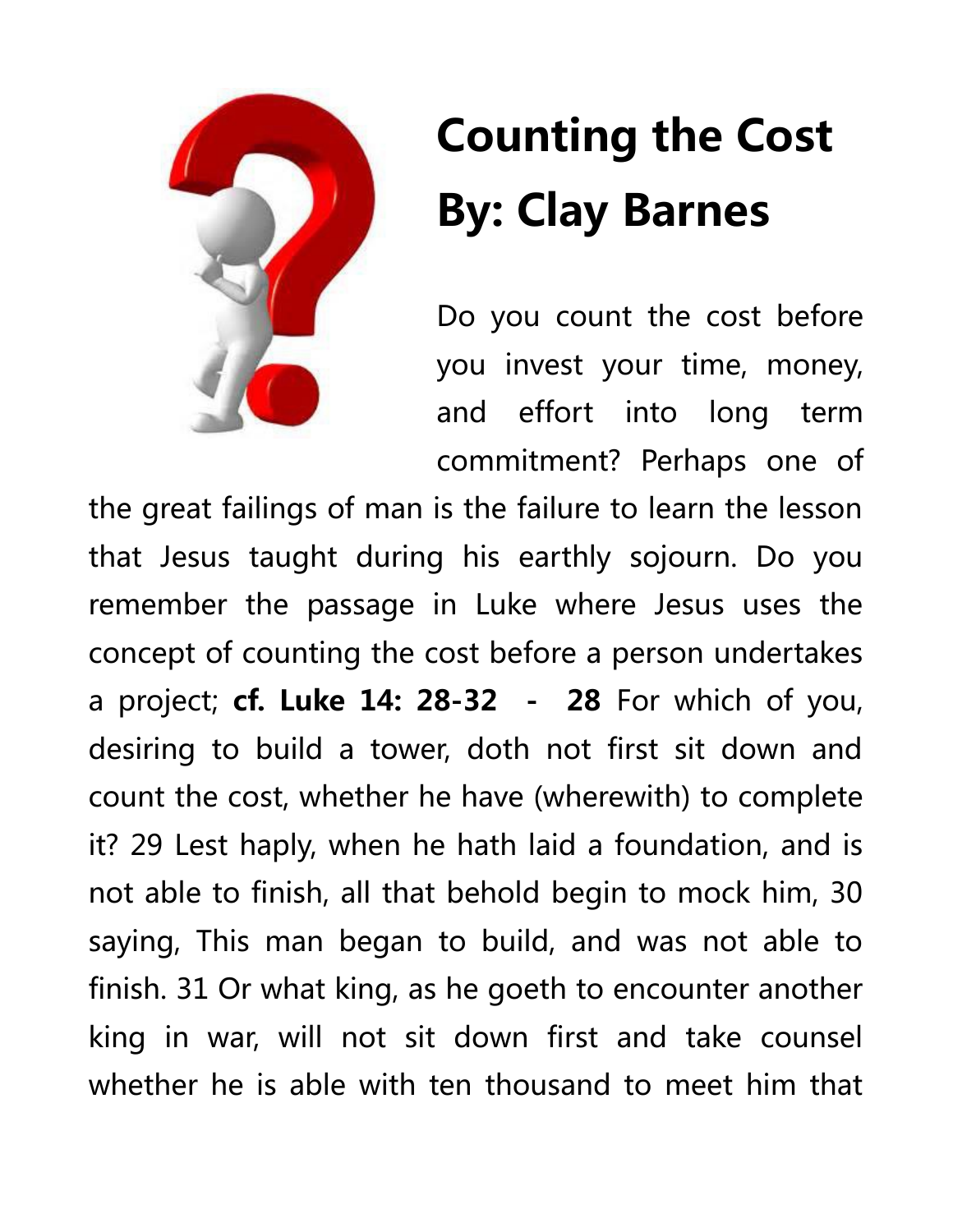cometh against him with twenty thousand? 32 Or else, while the other is yet a great way off, he sendeth an ambassage, and asketh conditions of peace. (ASV)

There ia a great lesson in the passage referred to (previous paragraph – **Luke 14:28-32**) that many people overlook in the process of life. The greatest and perhaps most important event that is overlooked as a person lives their life is - "How do I know that I will be successful in life? How will I know whether I have selected the right person for my mate? How can I be assured that I am rearing my children correctly? How will I know whether my life will really count for anything worthwhile?" Indeed, I suspect many people ask themselves these questions as they leave childhood and began to understand the realities of living in the world. Yet, these questions and considerations of living life may be answered simply by listening to Jesus Christ in the passage cited – cf. **Luke 14:28-32**.

Whenever we leave leave childhood we outht to "count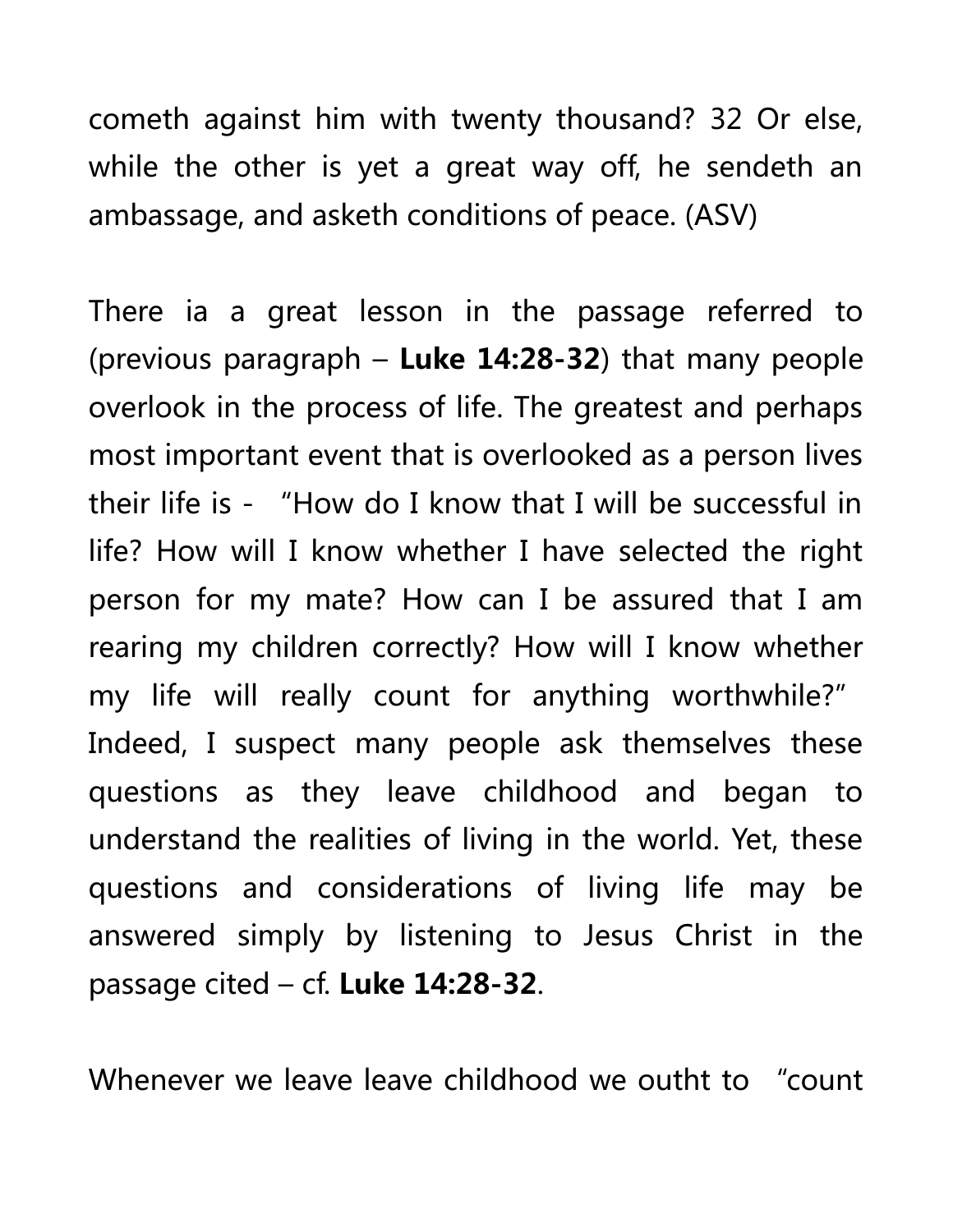the cost" of building a life with or without God in our lives. We will be wise to consider all of the facts that a healthy, prosperous, peaceful, and reverent life will benefit us if we commit our lives to serve the "one true God". Some of the promises offered by God for faithful Christian living is found in the Bible, please note the following:

- **1.** Without God's instruction we cannot direct our own steps – Jer. 10:23 – **23 O LORD, I know that the way of man is not in himself: it is not in man that walketh to direct his steps. (KJV)**
- 2. Christ will help us and share our problems and our joys – Matt. 11:28-30 – **28 Come unto me, all ye that labor and are heavy laden, and I will give you rest. 29 Take my yoke upon you, and learn of me; for I am meek and lowly in heart: and ye shall find rest unto your souls. 30 For my yoke is easy, and my burden is light. (KJV)**

 $3.$  Jesus will mediate our prayer requests (i.e. act as our advocate to the Father) – **I Tim. 2:5-6** – **5 For**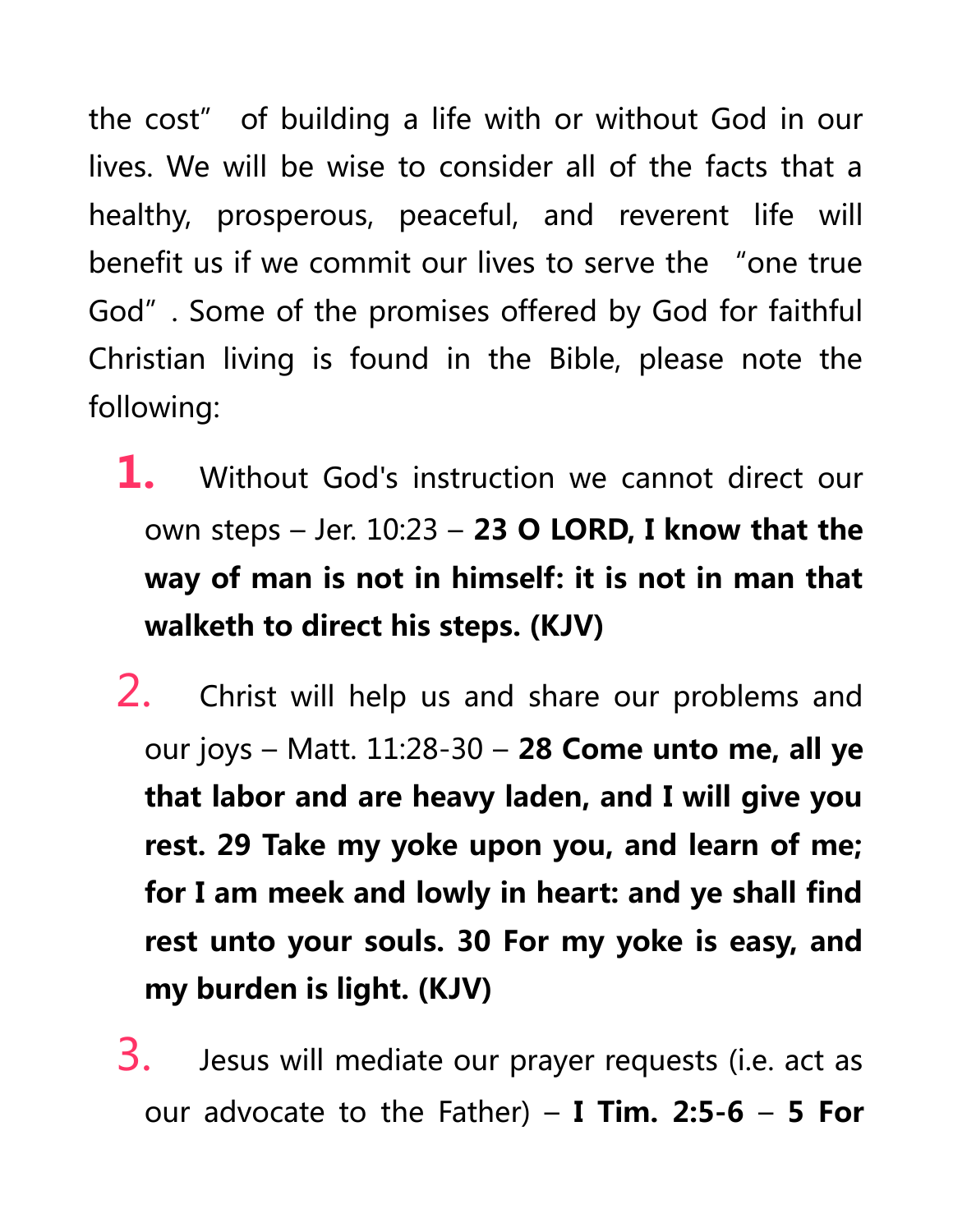**there is one God, and one mediator between God and men, the man Christ Jesus; 6 Who gave himself a ransom for all, to be testified in due time. (KJV)**

4. Finally after a lifetime of faithful service (Rev. 2:10) Christ will welcome us into that eternal Heaven prepared for the Righteous – **Heb. 9:27-28** – **27 And as it is appointed unto men once to die, but after this the judgment: 28 So Christ was once offered to bear the sins of many; and unto them that look for him shall he appear the second time without sin unto salvation. (KJV) 1 Peter 1:4-9 – 4 To an inheritance incorruptible, and undefiled, and that fadeth not away, reserved in heaven for you. 5 Who are kept by the power of God through faith unto salvation ready to be revealed in the last time. 6 Wherein ye greatly rejoice, though now for a season, if need be, yea are in heaviness through manifold temptations: 7 That the trial of your faith, being much more precious than of gold that perisheth, though it be tried with fire, might be**